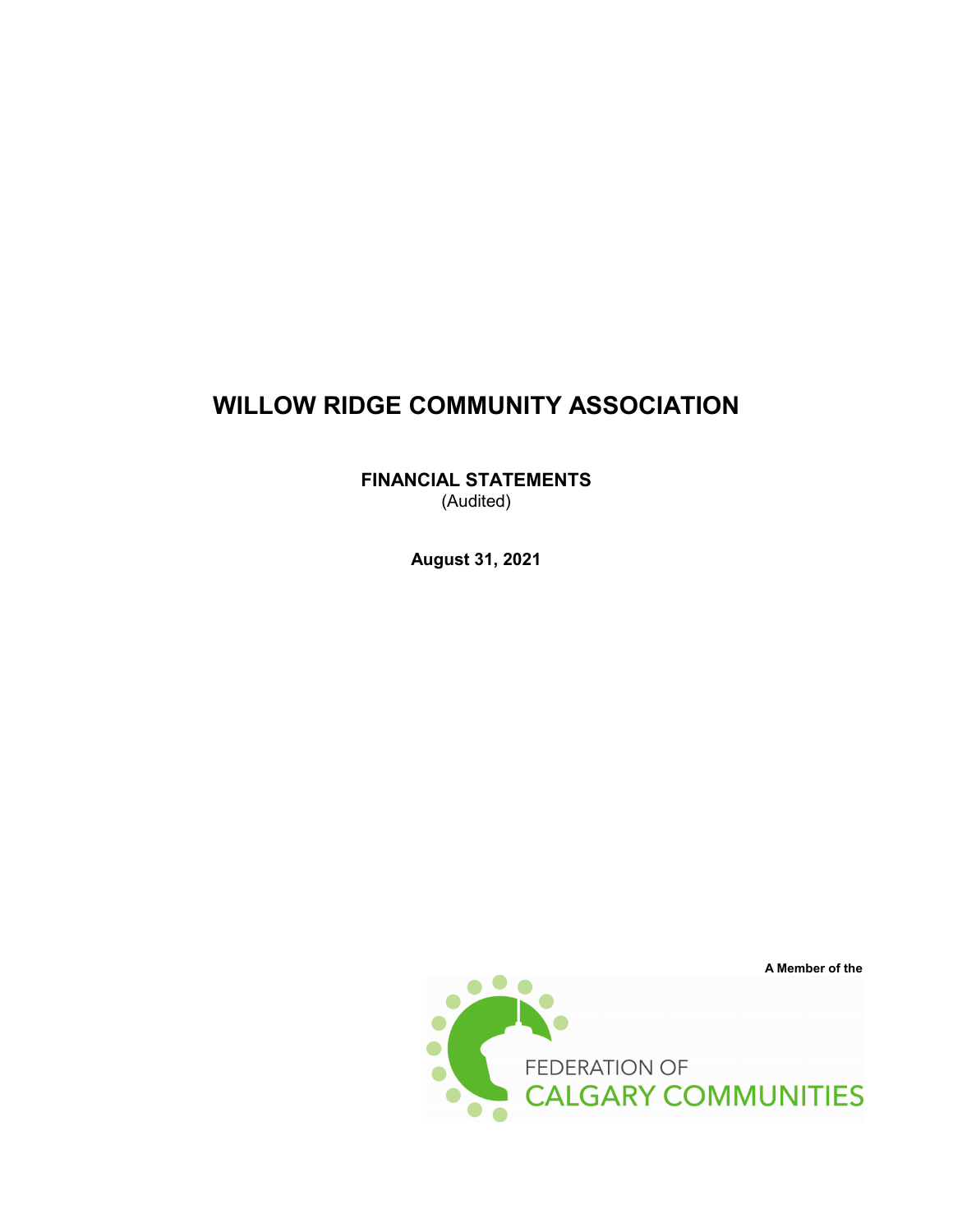**August 31, 2021**

# **Contents**

|                                        | Page     |
|----------------------------------------|----------|
| <b>Independent Auditor's Report</b>    | $1 - 2$  |
| <b>Financial Statements</b>            |          |
| <b>Statement of Financial Position</b> | 3        |
| Statement of Changes in Net Assets     | 4        |
| <b>Statement of Operations</b>         | 5        |
| <b>Statement of Cash Flows</b>         | 6        |
| Notes to the Financial Statements      | $7 - 10$ |
| <b>Schedules</b>                       |          |
| Schedule 1 - Sports and Recreation     | 11       |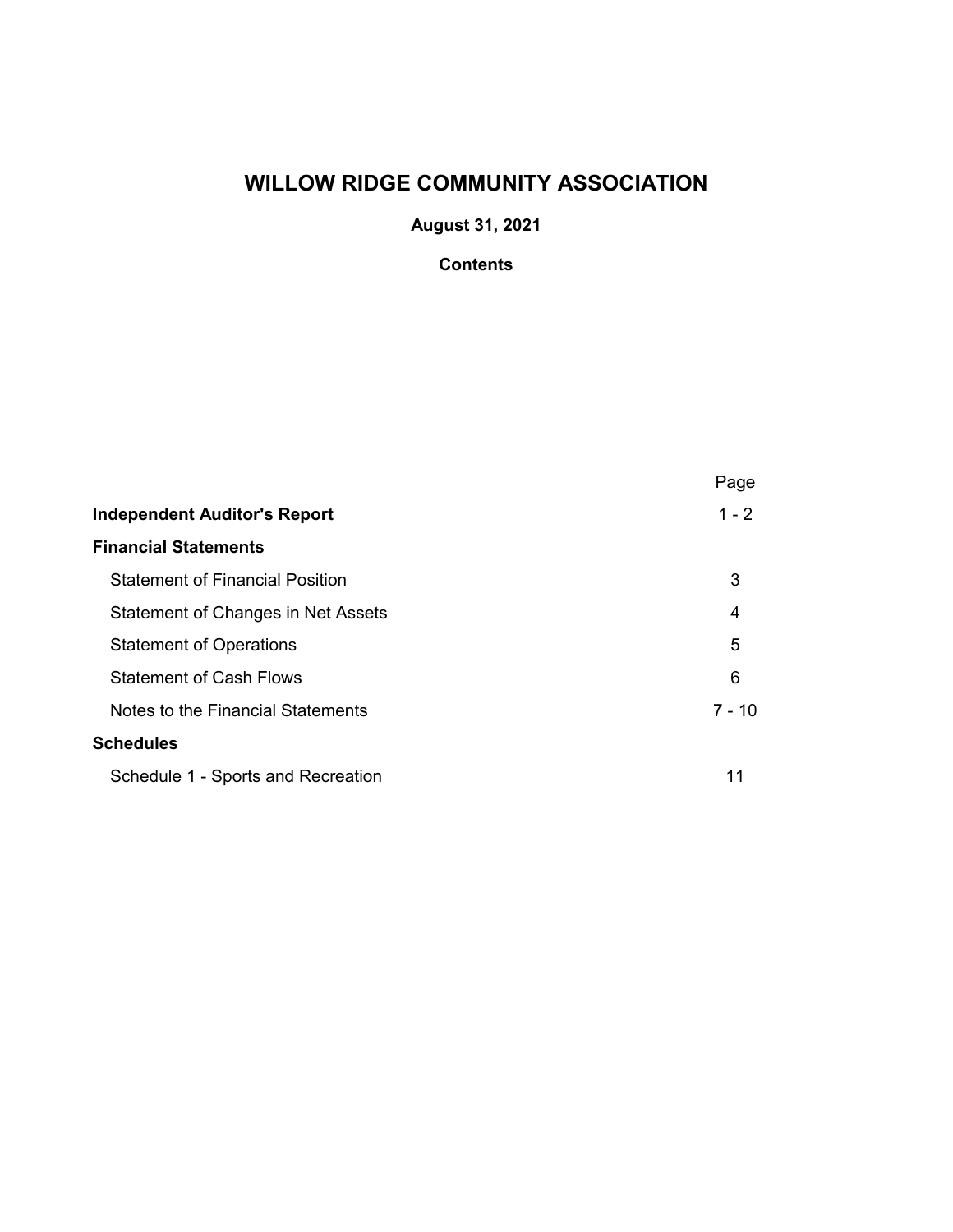

### **Independent Auditor's Report**

To the Members of: Willow Ridge Community Association

### **Report on the Audit of the Financial Statements**

### **Qualified Opinion**

I have audited the Statement of Financial Position of the Willow Ridge Community Association as at August 31, 2021 and the Statements of Operations, Net Assets and Cash Flows and a summary of significant accounting policies and other explanatory notes for the year ended August 31, 2021.

In my opinion, except for the effects of adjustments, if any, which I might have determined to be necessary had I been able to satisfy myself of the completeness of fundraising activities, these financial statements present fairly, in all material respects, the financial position of the Willow Ridge Community Association as at August 31, 2021 and the results of its operations and cash flows for the year ended August 31, 2021 in accordance with Canadian accounting standards for not-for-profit associations**.**

#### **Basis for Qualified Opinion**

In common with many not-for-profit associations, the Willow Ridge Community Association derives revenue from certain fundraising activities, the completeness of which is not subject to satisfactory audit verification. Accordingly, my verification of these revenues was limited to the amounts recorded in the records of the Willow Ridge Community Association and I was not able to determine whether any adjustments might be necessary to revenue, excess of revenue over expenses, assets and net assets. I conducted my audit in accordance with Canadian auditing standards. I am independent of the Willow Ridge Community Association in accordance with the ethical requirements that are relevant to my audit and I have fulfilled my other ethical responsibilities in accordance with these requirements. I believe that the audit evidence I have obtained is sufficient and appropriate to provide a basis for my qualified audit opinion.

#### **Management's Responsibility**

Management is responsible for the preparation and fair presentation of these financial statements in accordance with Canadian accounting standards for not-for-profit associations and for such internal control as management determines necessary to enable the preparation of financial statements that are free from material misstatement, whether due to fraud or error.

In preparing the financial statements, management is responsible for assessing the Willow Ridge Community Association's ability to continue as a going concern, disclosing, as applicable, matters related to going concern and using the going concern basis of accounting.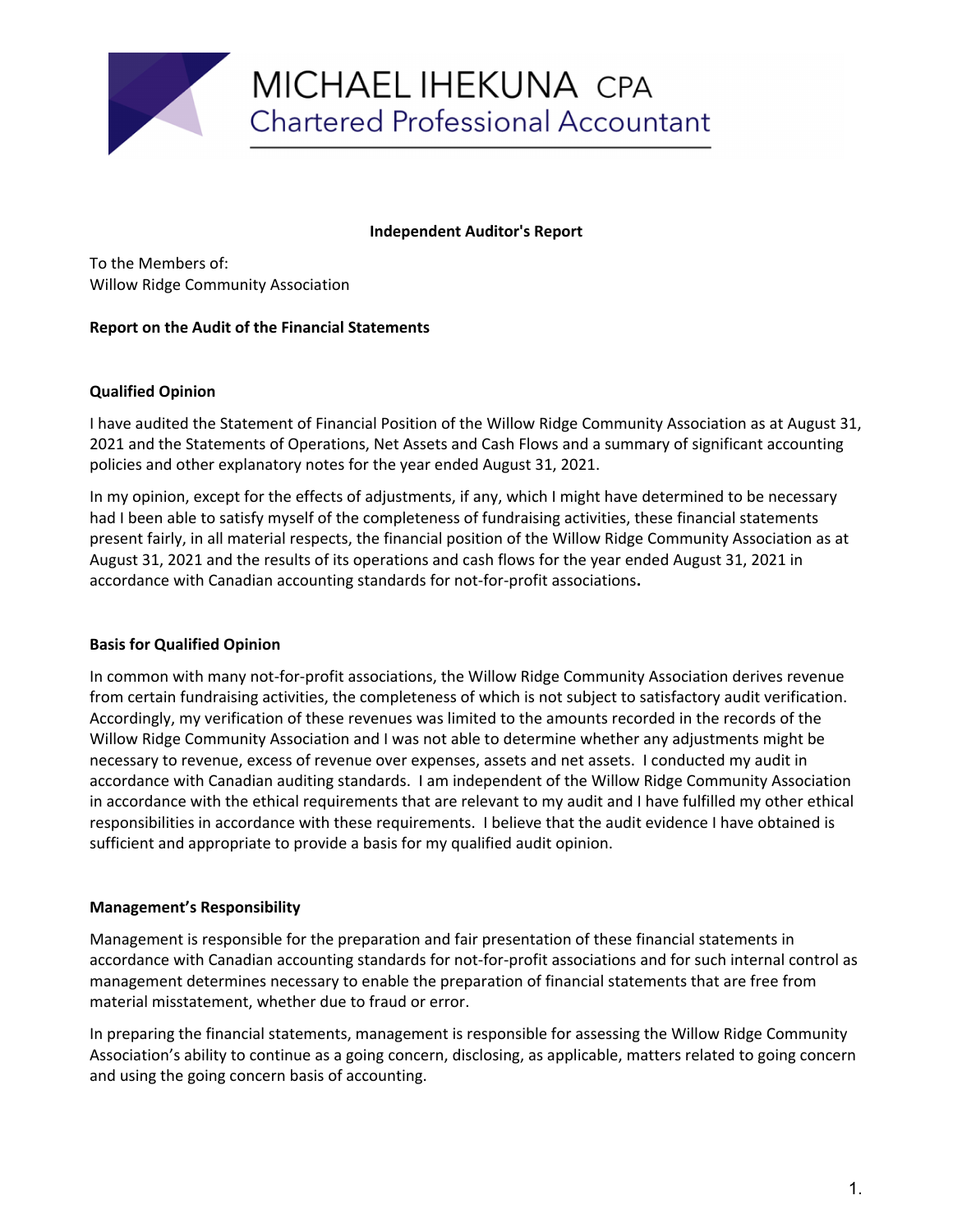### **Auditor's responsibility**

My responsibility is to express an opinion on these financial statements based on my audit. I conducted my audit in accordance with Canadian auditing standards. Those standards require that I comply with ethical requirements and plan and perform the audit to obtain reasonable assurance about whether the financial statements are free of material misstatement.

An audit involves performing procedures to obtain audit evidence about the amounts and disclosures in the financial statements. The procedures selected depend on the auditor's judgement, including the assessment of the risks of material misstatement of the financial statements, whether due to fraud or error. In making those risk assessments, the auditor considers internal control relevant to the entity's preparation and fair presentation of the financial statements in order to design audit procedures that are appropriate in the circumstances, but not for the purpose of expressing an opinion on the effectiveness of the entity's internal control. An audit also includes evaluating the appropriateness of accounting policies used and the reasonableness of accounting estimates made by management, concluding on the appropriateness of management's use of the going concern basis of accounting as well as evaluating the overall presentation of the financial statements.

I communicate with those charged with governance regarding the planned scope and timing of the audit and significant audit findings including any significant deficiencies in internal control that I identify during my audit**.**

MehaelMeline

Calgary, Alberta Michael Ihekuna CPA March 28, 2022 Chartered Professional Accountant

Suite 110, 720 - 28 Street NE Calgary, AB T2A 6R3 (403) 244-4111 ext. 211 michael.ihekuna@calgarycommunities.com

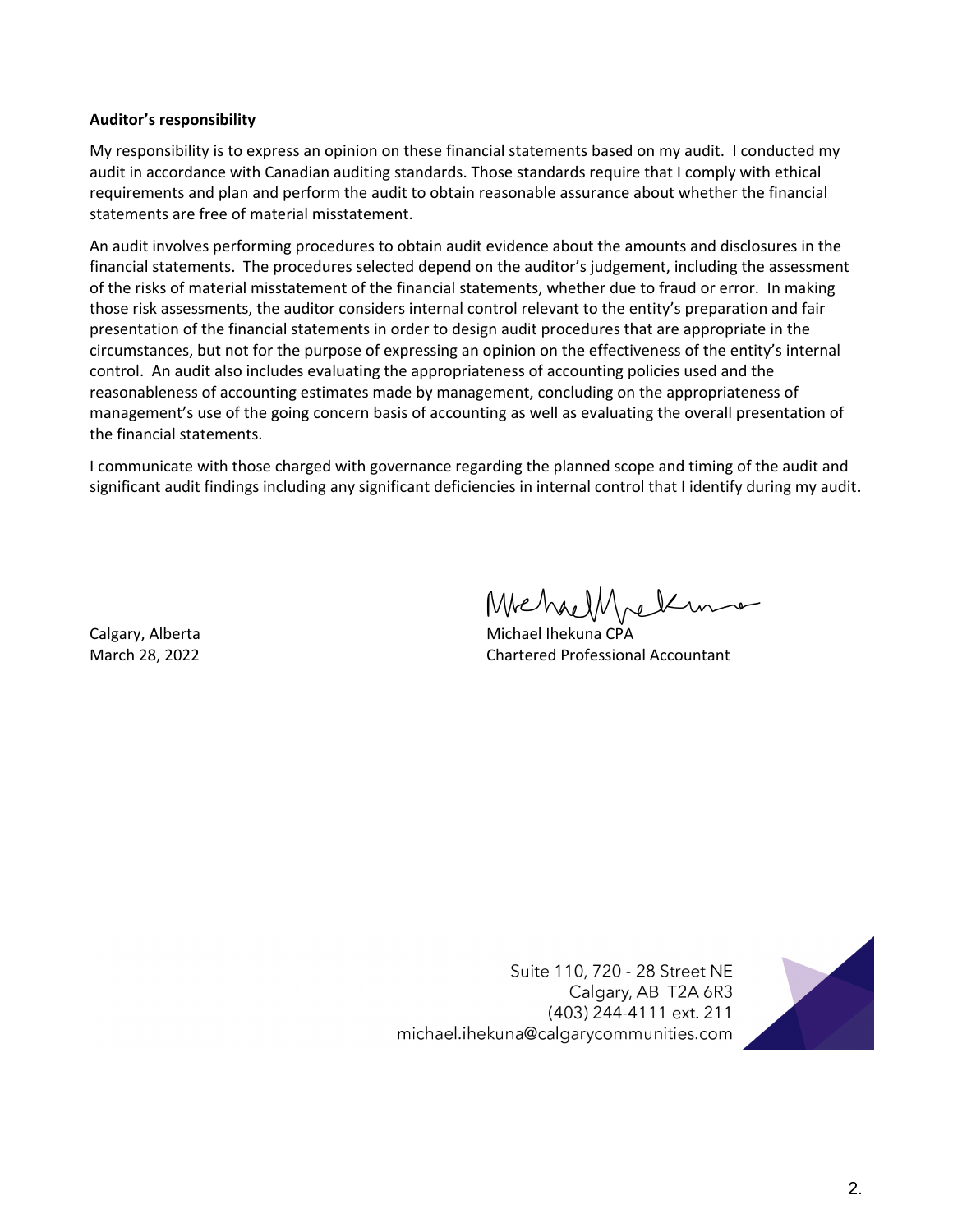**STATEMENT OF FINANCIAL POSITION**

(Audited)

# **As at August 31, 2021**

|                                                                                                                                                                                                                      | 2021                                                                  | 2020                                                           |
|----------------------------------------------------------------------------------------------------------------------------------------------------------------------------------------------------------------------|-----------------------------------------------------------------------|----------------------------------------------------------------|
| <b>ASSETS</b>                                                                                                                                                                                                        |                                                                       |                                                                |
| <b>Current</b>                                                                                                                                                                                                       |                                                                       |                                                                |
| Cash and cash equivalents, unrestricted<br>Investment (Note 13)<br>Accounts receivable<br>Goods and services tax recoverable<br>Prepaid expenses                                                                     | \$<br>269,401<br>30,270<br>15,420<br>6,709<br>6,863<br>328,663        | \$<br>340,841<br>30,000<br>10,836<br>7,643<br>4,485<br>393,805 |
| <b>Externally Restricted Assets (Note 3)</b>                                                                                                                                                                         | 174,319                                                               | 124,682                                                        |
| <b>Property and Equipment (Note 4)</b>                                                                                                                                                                               | 3,566,463                                                             | 3,801,623                                                      |
| <b>Investment in Family Leisure Centre (Note 5)</b>                                                                                                                                                                  |                                                                       |                                                                |
|                                                                                                                                                                                                                      | 4,069,446                                                             | \$4,320,111                                                    |
| <b>LIABILITIES AND NET ASSETS</b>                                                                                                                                                                                    |                                                                       |                                                                |
| <b>Current Liabilities</b>                                                                                                                                                                                           |                                                                       |                                                                |
| Accounts payable and accrued liabilities<br>Payroll liabilities<br>Deferred revenue<br>Hall deposits (Note 6)<br>Held in trust (Note 11)<br>Deferred cash contributions (Note 3)<br><b>Total Current Liabilities</b> | \$<br>36,180<br>1,290<br>8,698<br>17,236<br>519<br>174,319<br>238,242 | \$<br>76,127<br>7,574<br>11,668<br>9,846<br>124,682<br>229,897 |
| Long Term Debt (Note 12)                                                                                                                                                                                             | 40,000                                                                | 40,000                                                         |
| <b>Deferred Capital Contributions (Note 8)</b>                                                                                                                                                                       | 3,419,784                                                             | 3,589,593                                                      |
| <b>Total Liabilities</b>                                                                                                                                                                                             | 3,698,026                                                             | 3,859,490                                                      |
| <b>Net Assets</b>                                                                                                                                                                                                    |                                                                       |                                                                |
| Unrestricted<br>Invested in property and equipment                                                                                                                                                                   | 224,741<br>146,679<br>371,420                                         | 248,591<br>212,030<br>460,621                                  |
|                                                                                                                                                                                                                      | 4,069,446                                                             | 4,320,111<br>\$                                                |

## APPROVED ON BEHALF OF THE BOARD OF DIRECTORS:

*" Don Boykiw"* Director

*"Kody Shiels"* Director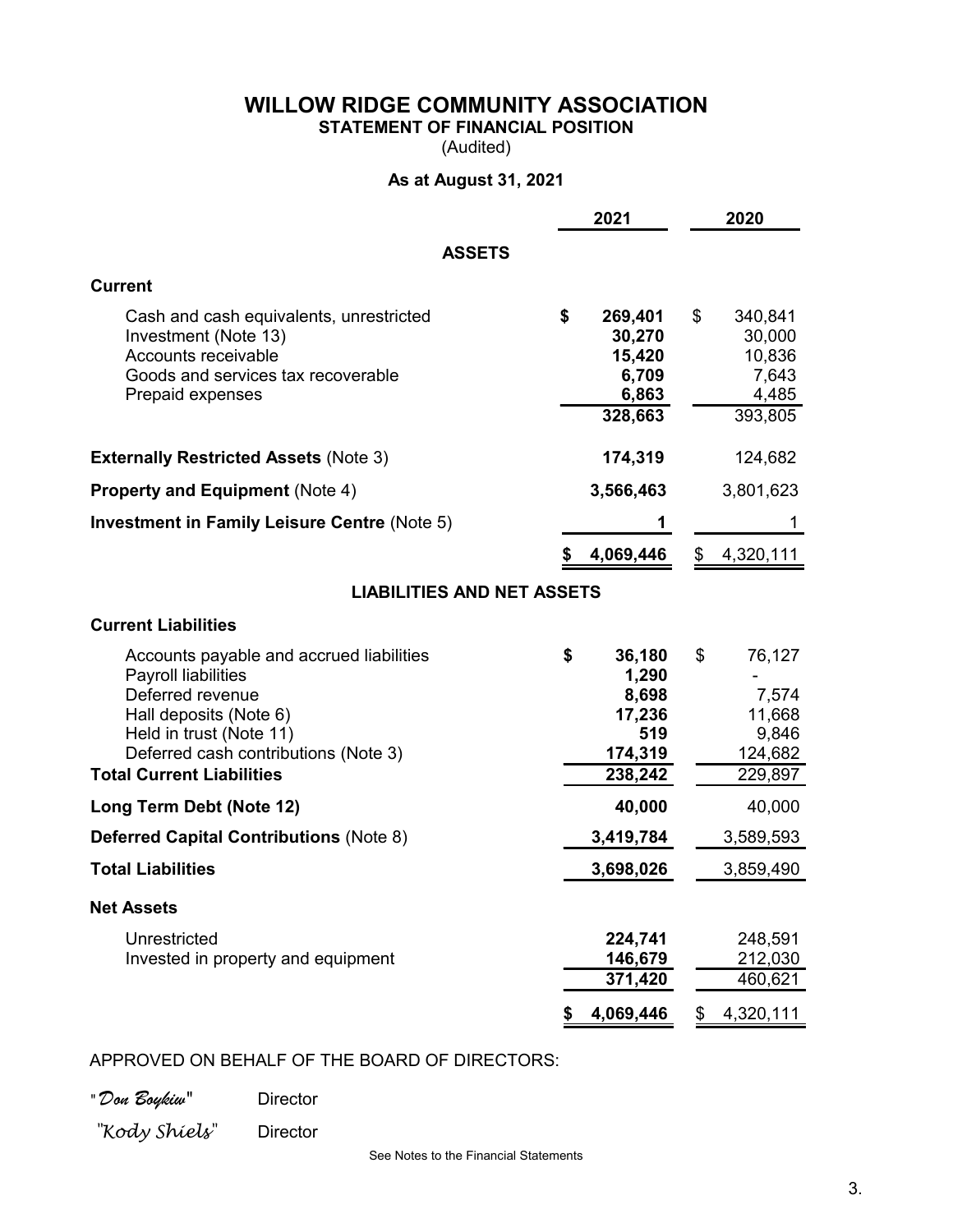# **WILLOW RIDGE COMMUNITY ASSOCIATION STATEMENT OF CHANGES IN NET ASSETS**

(Audited)

# **For the Year Ended August 31, 2021**

|                                 |   | <b>Unrestricted</b> | 2021<br><b>Totals</b> | 2020<br><b>Totals</b> |          |
|---------------------------------|---|---------------------|-----------------------|-----------------------|----------|
| Balances, beginning of the year | S | 248,591             | 212,030               | 460,621               | 508,681  |
| Increase (decrease)             |   | (23, 850)           | (65, 351)             | (89, 201)             | (48,060) |
| Balances, end of the year       |   | 224,741             | 146,679               | 371,420               | 460,621  |

See Notes to Financial Statements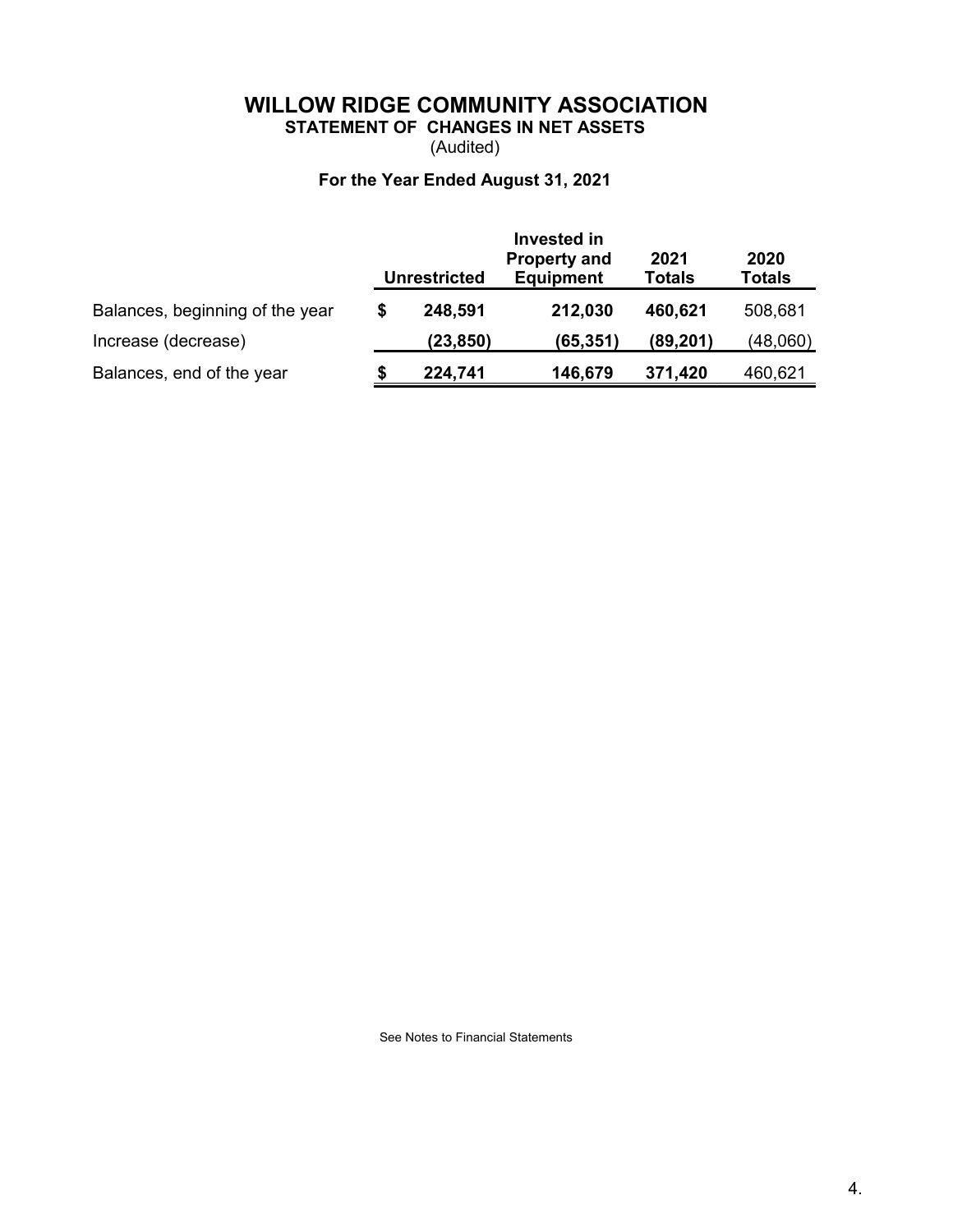**STATEMENT OF OPERATIONS**

(Audited)

# **For the Year Ended August 31, 2021**

|                                                                                                                                                                                                                                                                                                             | 2021                                                                                                     | 2020                                                                                                                        |
|-------------------------------------------------------------------------------------------------------------------------------------------------------------------------------------------------------------------------------------------------------------------------------------------------------------|----------------------------------------------------------------------------------------------------------|-----------------------------------------------------------------------------------------------------------------------------|
| <b>Revenue</b>                                                                                                                                                                                                                                                                                              |                                                                                                          |                                                                                                                             |
| Grants contributed to operations<br>Grants contributed to parks foundation<br>Hall / field rentals<br>Casino contributions (Note 9)<br>Sports and recreation (Schedule 1)<br>Membership<br>Miscellaneous contributions<br>Community garden<br>Interest<br>Social functions<br>Bingo contributions (Note 10) | \$<br>97,964<br>74,989<br>78,325<br>31,888<br>24,708<br>13,173<br>2,264<br>1,598<br>455                  | \$<br>57,715<br>80,908<br>48,357<br>1,526<br>10,096<br>16,077<br>1,524<br>1,348<br>4,347<br>5                               |
|                                                                                                                                                                                                                                                                                                             | 325,364                                                                                                  | 221,903                                                                                                                     |
| <b>Expenses</b>                                                                                                                                                                                                                                                                                             |                                                                                                          |                                                                                                                             |
| Wages and benefits<br>Grants contributed to parks foundation<br>Repairs and maintenance<br>Administrative expenses<br><b>Utilities</b><br>Insurance<br><b>Professional fees</b><br>Telephone<br>Social functions<br>Sports and recreation (Schedule 1)<br><b>Bad debts</b>                                  | 170,223<br>74,989<br>56,350<br>24,982<br>18,377<br>10,553<br>6,727<br>3,583<br>1,446<br>1,582<br>368,812 | 96,776<br>$\overline{\phantom{a}}$<br>40,832<br>18,205<br>17,265<br>10,364<br>27,668<br>3,409<br>15,816<br>1,070<br>231,405 |
| Excess of revenue (deficit) before amortization<br>Less: Amortization expense<br>Plus: Amortized deferred capital contributions (Note 8)                                                                                                                                                                    | (43, 448)<br>(264, 647)<br>218,894                                                                       | (9,502)<br>(255, 327)<br>216,769                                                                                            |
| Excess of revenue (deficiency) after amortization                                                                                                                                                                                                                                                           | \$<br>(89, 201)                                                                                          | \$<br>(48,060)                                                                                                              |

See Notes to Financial Statements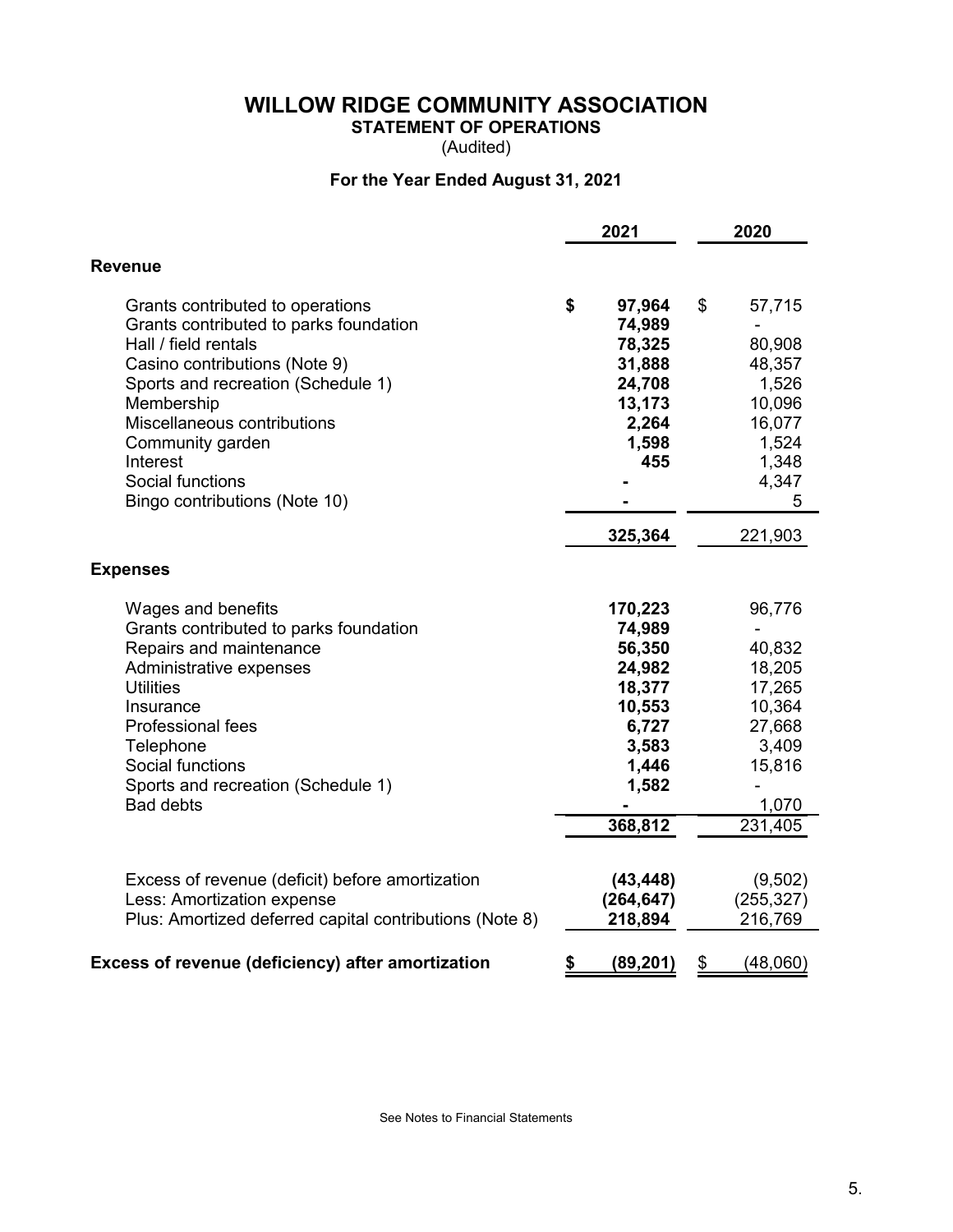# **STATEMENT OF CASH FLOWS**

(Audited)

# **For the Year Ended August 31, 2021**

|                                                  | 2021            | 2020                  |
|--------------------------------------------------|-----------------|-----------------------|
| Cash generated from (used in):                   |                 |                       |
| <b>Operating Activities</b>                      |                 |                       |
| Excess of revenue (deficiency)                   | \$<br>(89, 201) | \$<br>(48,060)        |
| Charges not affecting cash:                      |                 |                       |
| Amortization expense                             | 264,647         | 255,327               |
| Amortization of deferred capital contributions   | (218, 894)      | (216,769)             |
|                                                  | (43, 448)       | (9,502)               |
| Changes in non-cash operating working capital:   |                 |                       |
| Accounts receivable                              | 44,232          | 57,878                |
| Goods and services tax recoverable               | 938             | 20,403                |
| Prepaid expenses                                 | (2,378)         | (2,550)               |
| Accounts payable and accrued liabilities         | (38, 662)       | (255, 395)            |
| Held in trust                                    | (9,326)         | 9,846                 |
| Deferred revenue<br>Deposits                     | 1,124<br>5,568  | 5,091<br>6,918        |
|                                                  | 1,496           | (157, 809)            |
|                                                  |                 |                       |
| Cash flows from operating activities             | (41,952)        | (167,311)             |
| <b>Investing Activities</b>                      |                 |                       |
| <b>Buildings</b>                                 |                 | (93, 907)             |
| <b>Rink</b>                                      | (1, 225)        | (140, 636)            |
| Website                                          | (3, 510)        |                       |
| Parking lot                                      | (8,903)         |                       |
| Equipment<br>Investments                         | (15, 850)       | (24, 586)             |
| Cash flows from investing activities             | (29,488)        | (30,000)<br>(289,129) |
|                                                  |                 |                       |
| <b>Financing Activities</b>                      |                 |                       |
| Deferred cash contributions                      | 49,637          | (240, 918)            |
| Deferred capital contributions (Note 8)          | 49,085          | 323,083               |
| Long term debt                                   |                 | 40,000                |
| Cash flows from financing activities             | 98,722          | 122,165               |
| Increase (decrease) in cash and cash equivalents | 27,282          | (334, 275)            |
| Cash and cash equivalents, beginning of the year | 416,438         | <u>750,713 </u>       |
| Cash and cash equivalents, end of the year       | \$<br>443,720   | \$<br>416,438         |
| <b>Consisting of:</b>                            |                 |                       |
| Unrestricted cash and cash equivalents           | \$<br>269,401   | \$<br>340,841         |
| Externally restricted cash and cash equivalents  |                 |                       |
| (Note 3)                                         | 174,319         | 75,597                |
|                                                  | \$<br>443,720   | \$<br>416,438         |

See Notes to Financial Statements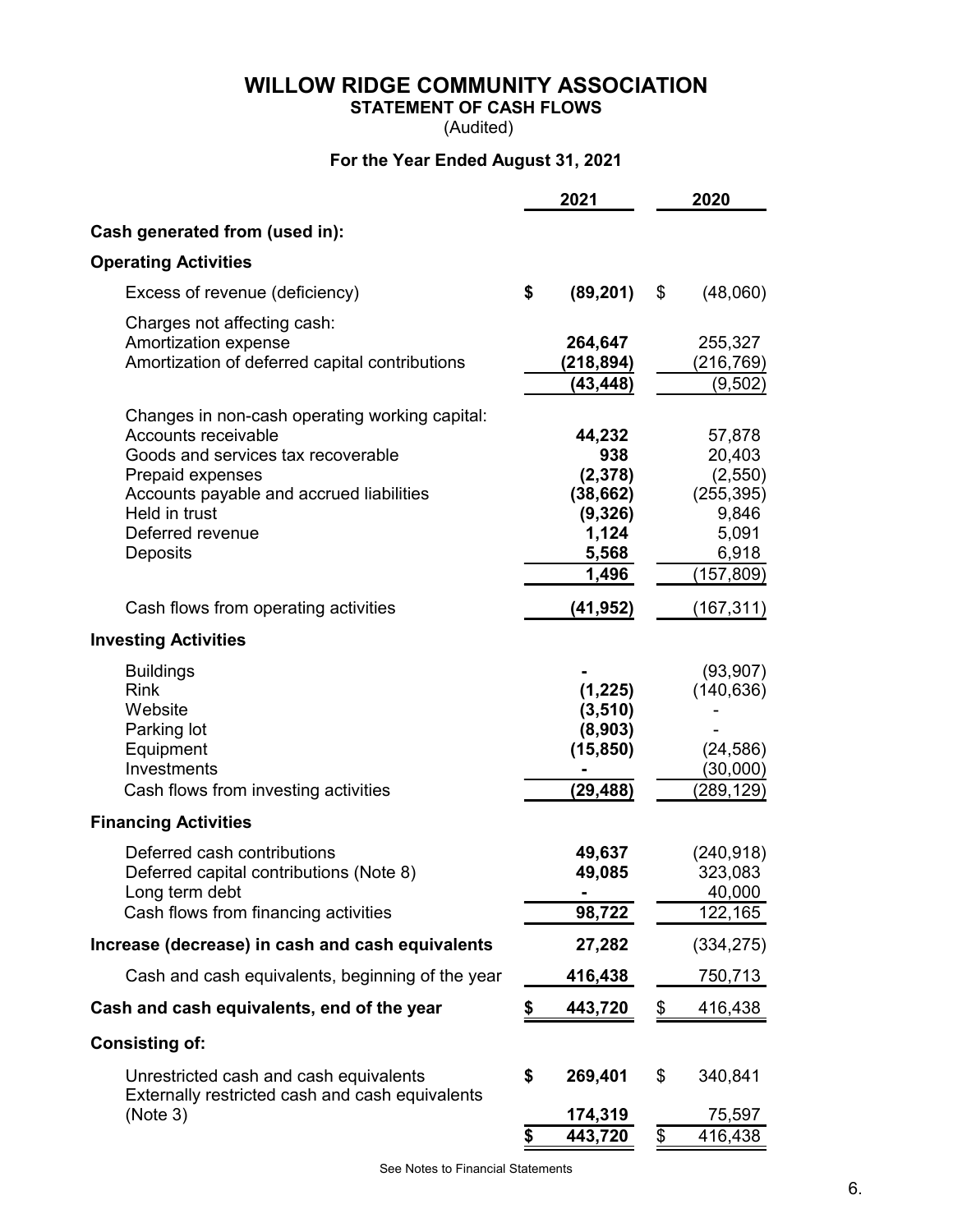**NOTES TO THE FINANCIAL STATEMENTS**

(Audited)

### **August 31, 2021**

## **1. GENERAL**

The Willow Ridge Community Association of Calgary ( the Association) was incorporated with the Province of Alberta on February 23, 1967 as a not-for-profit association and as such is exempt from paying income tax under section 149 of the Canadian Income Tax Act.

The Association serves community members and the general public living in the Calgary southeast communities of Willow Park and Maple Ridge.

### **2. SUMMARY OF SIGNIFICANT ACCOUNTING POLICIES**

These financial statements have been prepared in accordance with Canadian accounting standards for not-for-profit associations, of which the most significant policies are:

#### **Revenue Recognition:**

Unrestricted contributions are recognized as revenue when received or reasonable assurance is given, that they are receivable.

Contributions from externally restricted assets are recognized according to the deferral method, where revenue is recognized, when the related expense occurred.

Contributions from externally restricted assets for the purchase of property and equipment are recorded as deferred capital contributions. They will be amortized on the same basis and recorded as income, as the related capital asset is amortized and expensed.

#### **Marketable Securities:**

Marketable securities are comprised of guaranteed investment certificates. These are valued at the lower of cost and market value.

#### **Property and Equipment:**

Property and equipment greater than \$2,000 are recorded at cost and amortized on a straight line basis over the estimated life of the asset at the following rates:

| <b>Building and Sports Fields</b> | 5%    |
|-----------------------------------|-------|
| <b>Tennis Courts/Outdoor Rink</b> | 5%    |
| Parking Lot                       | 10 %  |
| Equipment                         | 20%   |
| <b>Computer Equipment</b>         | 30 %  |
| Website                           | 33.3% |

#### **Contributed Goods and Services**

Contributed services and donated items are recognized in the financial statements when the fair value can reasonably be estimated, when the services are used in the normal course of the Association's operations and would otherwise have been purchased.

A number of volunteers have made significant contributions of their time to the Association. The value of this contributed time is not reflected in these financial statements.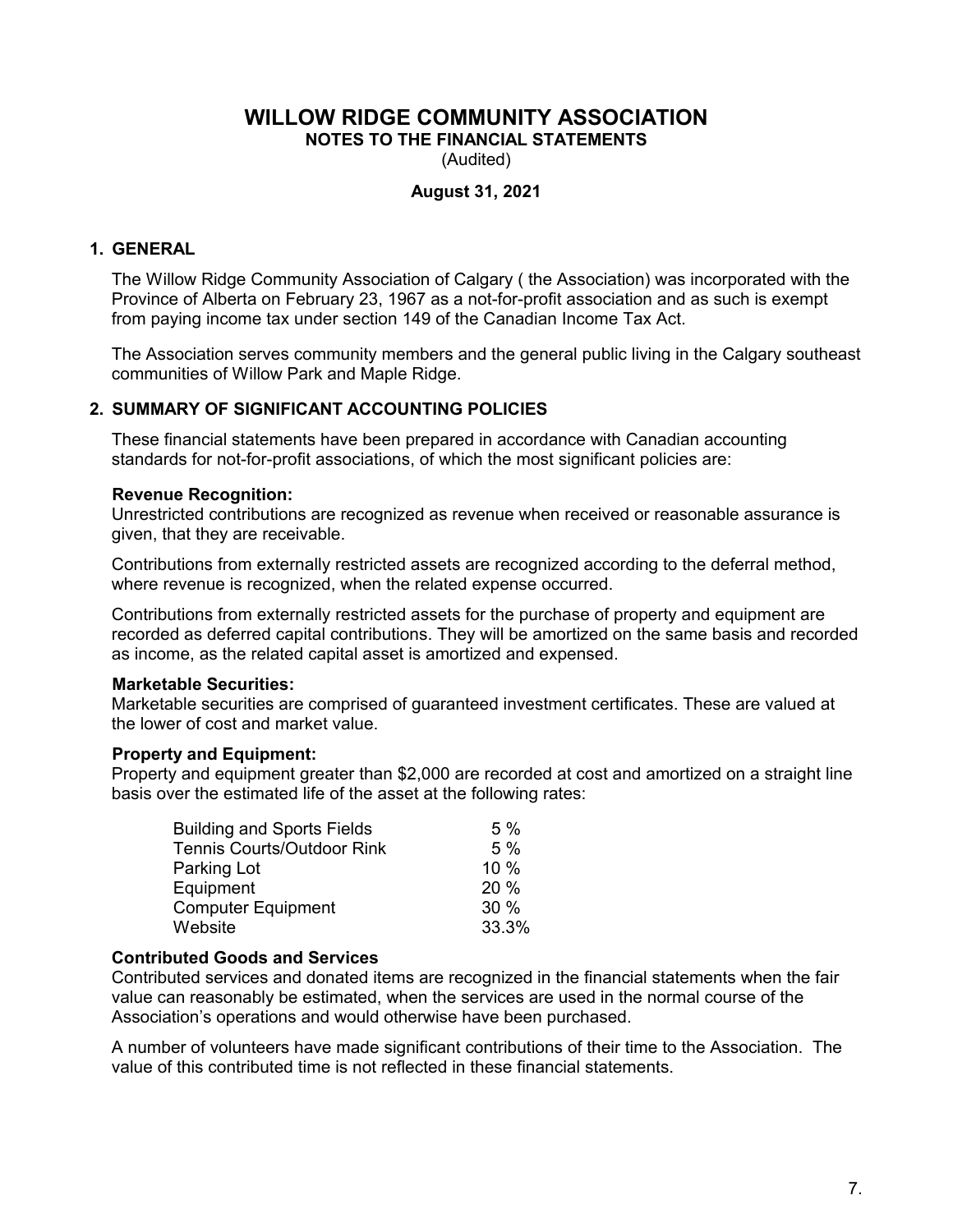**NOTES TO THE FINANCIAL STATEMENTS**

(Audited)

## **August 31, 2021**

### **Financial Instruments**

### **Measurement of Financial Instruments:**

The Association initially measures its financial assets and financial liabilities at fair value. The Association subsequently measures all its financial assets and financial liabilities at cost or amortized cost. Changes in fair value of these financial instruments are recognized in net income. Financial instruments measured at amortized cost include cash, accounts receivable and accounts payable.

## **Financial Risk:**

It is management's opinion that the Association is not exposed to significant interest, currency, price, market or credit risks arising from these financial instruments.

### **Use of Estimates**

The preparation of financial statements in accordance with Canadian accounting standards for notfor-profit organizations requires management to make estimates and assumptions that affect the reported amount of assets and liabilities, the disclosure of contingent assets and liabilities at the statement of financial position date and the reported amounts of revenues and expenses for the periods covered. The main estimates relate to the collectibility of receivables, the useful life of property and equipment and the amounts recorded as accrued liabilities.

#### **Cash and Cash Equivalents**

Cash and cash equivalents include cash on hand, balances with banks and short term deposits with original maturities of three months or less.

## **3. EXTERNALLY RESTRICTED ASSETS/DEFERRED CASH CONTRIBUTIONS**

Externally restricted assets include cash received from casino and bingo events. They are restricted according to Alberta Gaming approved objectives. Unspent grant funding is restricted to approved objectives of the grant provider. Unspent uniform replacement funds are to be spent for the purchase of uniforms for the sports programs.

|                                                            | 2021      | 2020    |
|------------------------------------------------------------|-----------|---------|
| Casino, cash                                               | 16,805 \$ | 25,161  |
| CFEP - elevator grant                                      | 75,436    | 50,436  |
| CFEP - rink / tennis court grant                           | 82,078    | -       |
| Total cash and cash equivalents                            | 174,319   | 75,597  |
| Restricted accounts receivable                             | -         | 49,085  |
| Externally restricted assets / deferred cash contributions | 174,319   | 124,682 |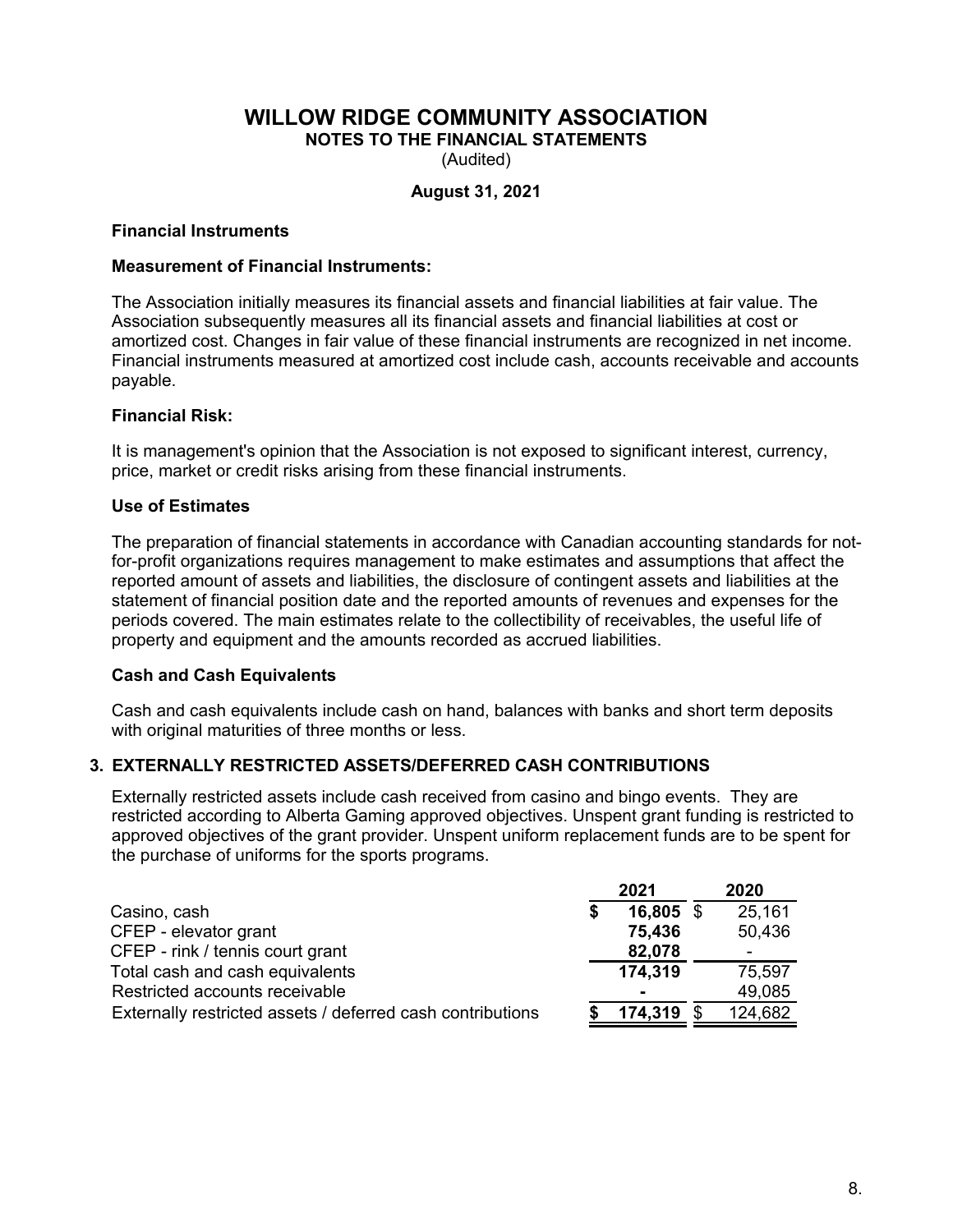**NOTES TO THE FINANCIAL STATEMENTS**

(Audited)

#### **August 31, 2021**

### **4. PROPERTY AND EQUIPMENT**

|                            | Cost        | <b>Accumulated</b><br>Amortization | <b>NBV</b><br>2021 | <b>NBV</b><br>2020 |
|----------------------------|-------------|------------------------------------|--------------------|--------------------|
| Building and sports fields | \$4,873,457 | 1,429,993                          | 3,443,464          | 3,679,154          |
| Tennis courts              | 207,309     | 128,129                            | 79,180             | 96,639             |
| Parking lot                | 120,432     | 111,077                            | 9,355              | 565                |
| Equipment                  | 151,595     | 120,330                            | 31,265             | 22,269             |
| Website                    | 11,010      | 7,811                              | 3,199              | 2,996              |
|                            | \$5,363,803 | 1,797,340                          | 3,566,463          | 3,801,623          |

## **5. INVESTMENT IN FAMILY LEISURE CENTRE/TRICO CENTRE**

The investment represents capital contributed by the Association on behalf of its members to fund construction and improvements of the Trico, formerly Family Leisure Centre, and is carried at a nominal value of one dollar (\$ 1).

The decision to carry the investment at a nominal value was made, because under the terms of the lease with the City of Calgary, should the Trico Centre cease to operate, ownership of the facility would revert to the City of Calgary. However, in order to maintain a record of their involvement, and as there may be some residual value in the portable assets of the Trico Centre, management has decided to record its investment in theTrico Centre at one dollar.

## **6. HALL DEPOSITS**

This amount represents deposits paid by groups renting the community hall. Deposits are returned provided the hall is left in satisfactory condition after use. Due to the short term nature of the deposit, no interest is calculated.

#### **7. LEASE**

The Association entered into a lease agreement with the City of Calgary for the community association hall for a 15-year period starting January 1, 2015 to December 31, 2029 for a nominal fee of \$150.

### **8. DEFERRED CAPITAL CONTRIBUTIONS**

Deferred capital contributions include the unamortized portion of contributions restricted for the purchase of capital assets. The Association's obligations with respect to these contributions have been met. Unspent contributions are recorded as deferred cash contributions. The changes in deferred capital contributions for the year are as follows:

|                                          | 2021                      | 2020       |
|------------------------------------------|---------------------------|------------|
| Balance, beginning of the year           | $$3,589,593 \$3,483,280$  |            |
| Current contributions - grant and casino | 49.085                    | 323.082    |
| Amortization to revenue                  | (218, 894)                | (216, 769) |
| Balance, end of the year                 | $$3,419,784$ $$3,589,593$ |            |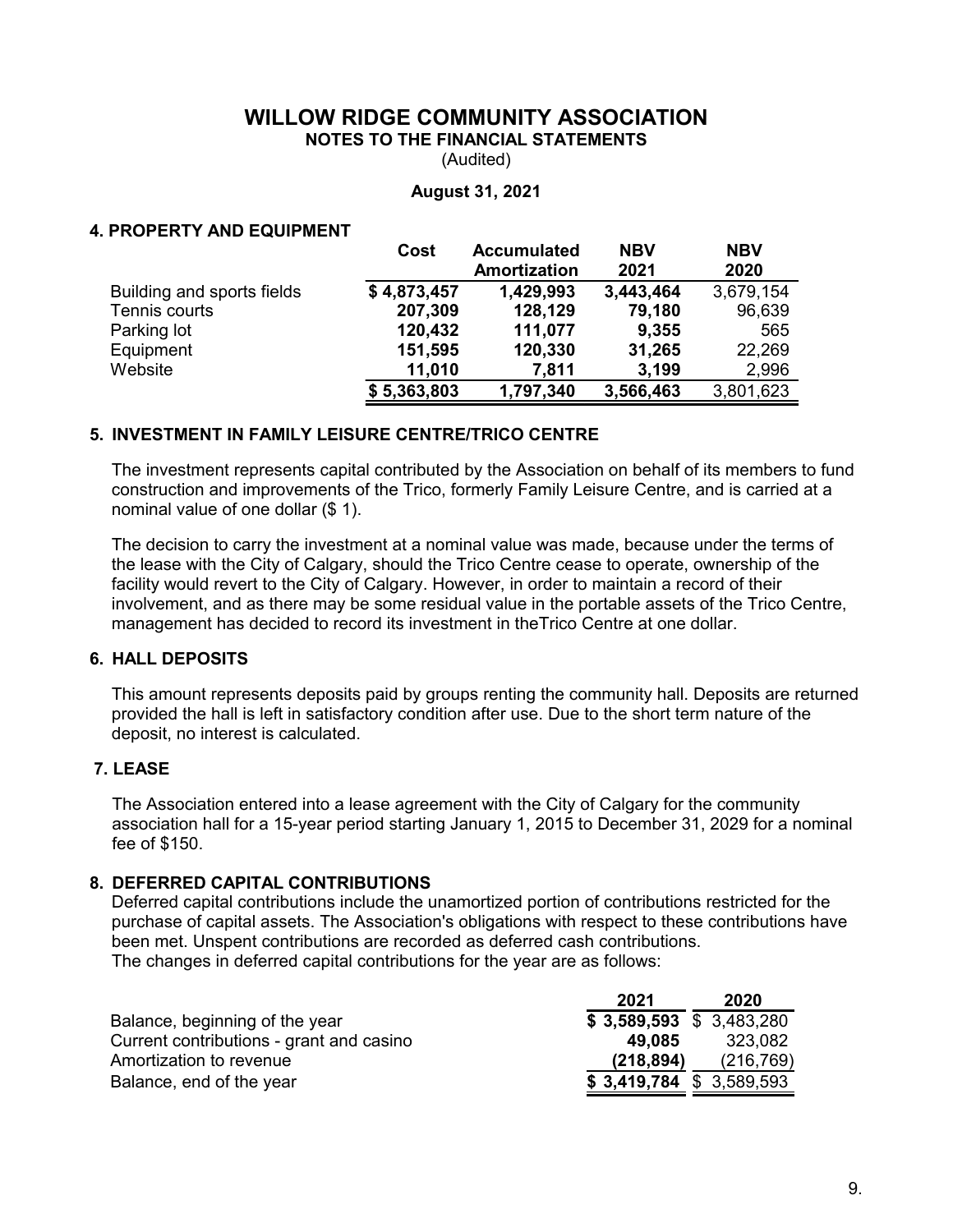**NOTES TO THE FINANCIAL STATEMENTS**

(Audited)

### **August 31, 2021**

### **9. CASINO CONTRIBUTIONS**

|                                             | 2021        | 2020      |
|---------------------------------------------|-------------|-----------|
| Casino cash, beginning of the year          | $25,161$ \$ | 73,550    |
| <b>Plus: Transfers</b>                      | 23,678      |           |
| <b>Expenses</b>                             | (146)       | (32)      |
| Less: Casino cash, end of the year (Note 3) | (16,805)    | (25, 161) |
| Contributions to operations                 | 31,888      | 48,357    |
| <b>10. BINGO CONTRIBUTIONS</b>              |             |           |
|                                             | 2021        | 2020      |
| Bingo cash, beginning of the year (Note 3)  | S           | 5         |
| Bingo cash, end of the year                 |             |           |
| Contributions to operations                 |             | 5         |
|                                             |             |           |

#### **11. HELD IN TRUST**

Willow Ridge Community Association ran a joint soccer program with Carburn Park Community Association. Both Communities operated independently, but shared cost related to running the soccer program.

Carburn Park Community Association closed due to lack of community board to run their Association and so Willow Ridge Community Association worked with them to claim the remaining soccer funds that they had on hand. These funds are committed for soccer related expenses.

#### **12. LONG TERM DEBT**

Due to the uncertainty caused by the COVID 19 pandemic and the relief programs offered by the Canadian Government in response, the Association applied for and received the Canada Emergency Business Account ("CEBA").

The funds are being used to cover expenses that cannot be avoided. The CEBA currently does not incur any interest and if the balance is repaid before December 31, 2022 twenty-five per cent of the principal will be forgiven.

### **13. INVESTMENTS**

During the year, the Willow Ridge Community Association invested in a guaranteed investment certificate (GIC) held at TD Bank. The GIC is recorded at cost.

GIC Non-redeemable - Maturing June 11, 2022 @ .20% **\$ 30,270**

### **14. SUBSEQUENT EVENT**

The global COVID-19 pandemic has disrupted economic activities and supply chains. Although the disruption from the virus is expected to be temporary, given the dynamic nature of these circumstances, the duration of business disruption and the related financial impact cannot be reasonably estimated at this time. The Association's ability to continue to service its members is dependent on the continued ability to generate revenue and manage expenses.